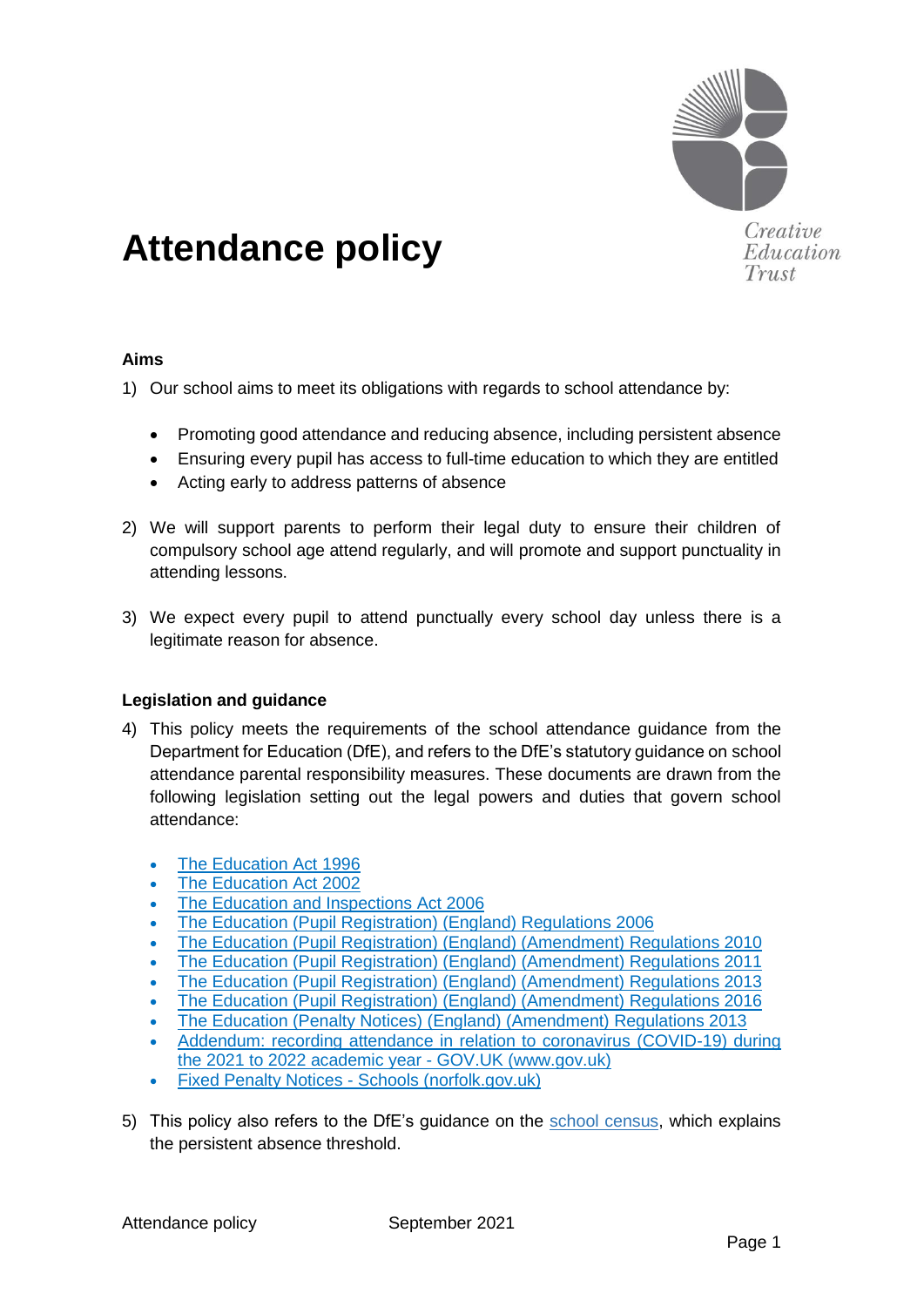

6) This policy will also be applied in line with current equalities legislation.

## **Attendance registers**

- 7) By law, all Creative Education Trust schools are required to keep an attendance register, and all pupils must be placed on this register.
- 8) The attendance register will be taken at the start of the first session of each school day and once during the second session. It will mark whether every pupil is:
	- Present
	- Attending an approved off-site educational activity
	- Absent
	- Unable to attend due to exceptional circumstances
- 9) Any amendment to the attendance register will include:
	- The original entry
	- The amended entry
	- The reason for the amendment
	- The date on which the amendment was made
	- The name and position of the person who made the amendment
- 10) See appendix 1 for the DfE attendance codes.
- 11) Every entry in the attendance register will be preserved for 3 years after the date on which the entry was made.
- 12) Pupils must arrive in school by 8.35am on each school day.
- 13) The register for the first session will be taken at 8.40am and will be kept open until 9.30am. The register for the second session will be taken at 2.00pm and will be kept open until 2.15pm.

## **Unplanned absence**

14) Parents must notify the school on the first day of an unplanned absence – for example, if their child is unable to attend due to ill health – by 8.00am or as soon as practically possible. They should call the school on each morning of a longer-term absence.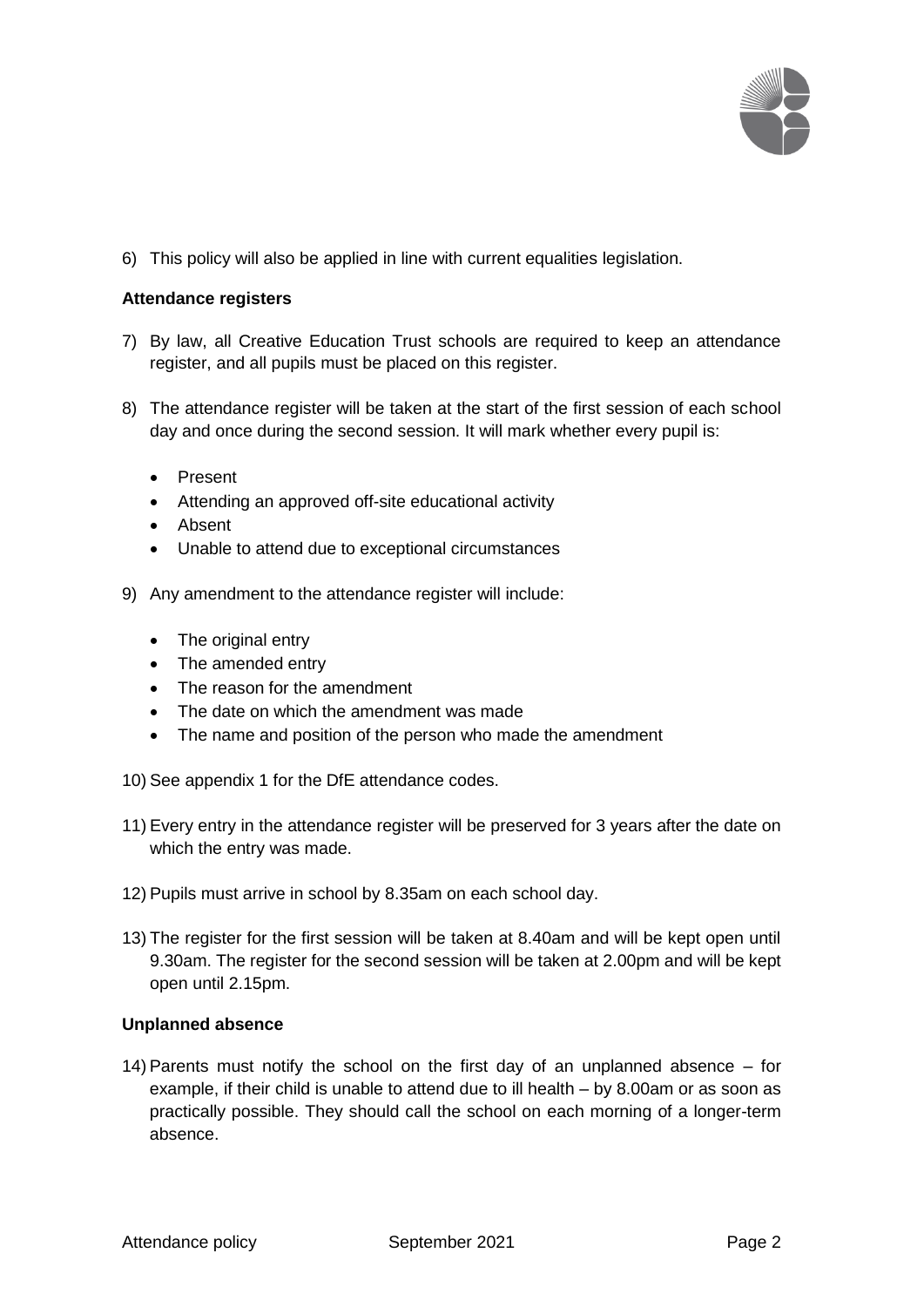

- 15) For safeguarding reasons, we need to know where your child is at all times during term time. If your child can not attend school please take the following steps:
	- a. Contact us on 01493 720542 ext. 201 as soon as possible on the first day of absence.
	- b. Contact the school on each subsequent day that the pupil is absent from school and inform the school of the expected return date.
	- c. Send a note on the first day they return with an explanation of the absence – parents should do this in addition to telephoning us.

If your child does not attend school we will:

- a. Contact you on the first day of absence if we have not heard from you.
- b. Expect your child to catch up missed work and homework on their return.

Our Attendance Officer may visit your home address should we receive no reason for absence to either alert you to the absence and to collect the reason for absence. It is vitally important that you inform us if you change your phone number for any reason.

- 16) Absence due to illness will be authorised unless the school has a genuine concern about the authenticity of the illness.
- 17) If the authenticity of the illness is in doubt, the school may ask parents to provide medical evidence, such as a doctor's note, appointment card or other appropriate form of evidence. We will not ask for medical evidence unnecessarily.
- 18) If the school is not satisfied about the authenticity of an illness, the absence will be recorded as unauthorised and parents will be notified of this.

#### **Medical or dental appointments**

- 19) Missing registration for a medical or dental appointment is counted as an authorised absence; advance notice is required for authorising these absences.
- 20) Parents should make medical and dental appointments out of school hours where possible. Where this is not possible, the pupil should be out of school for the minimum amount of time necessary.

Doctors and dental appointments should **always** be made in the school holidays or outside of school hours. If for any reason you cannot obtain an appointment outside of school hours, please be aware that your child will receive a present mark only if they attend school before the appointment but will be marked absent if they do not. We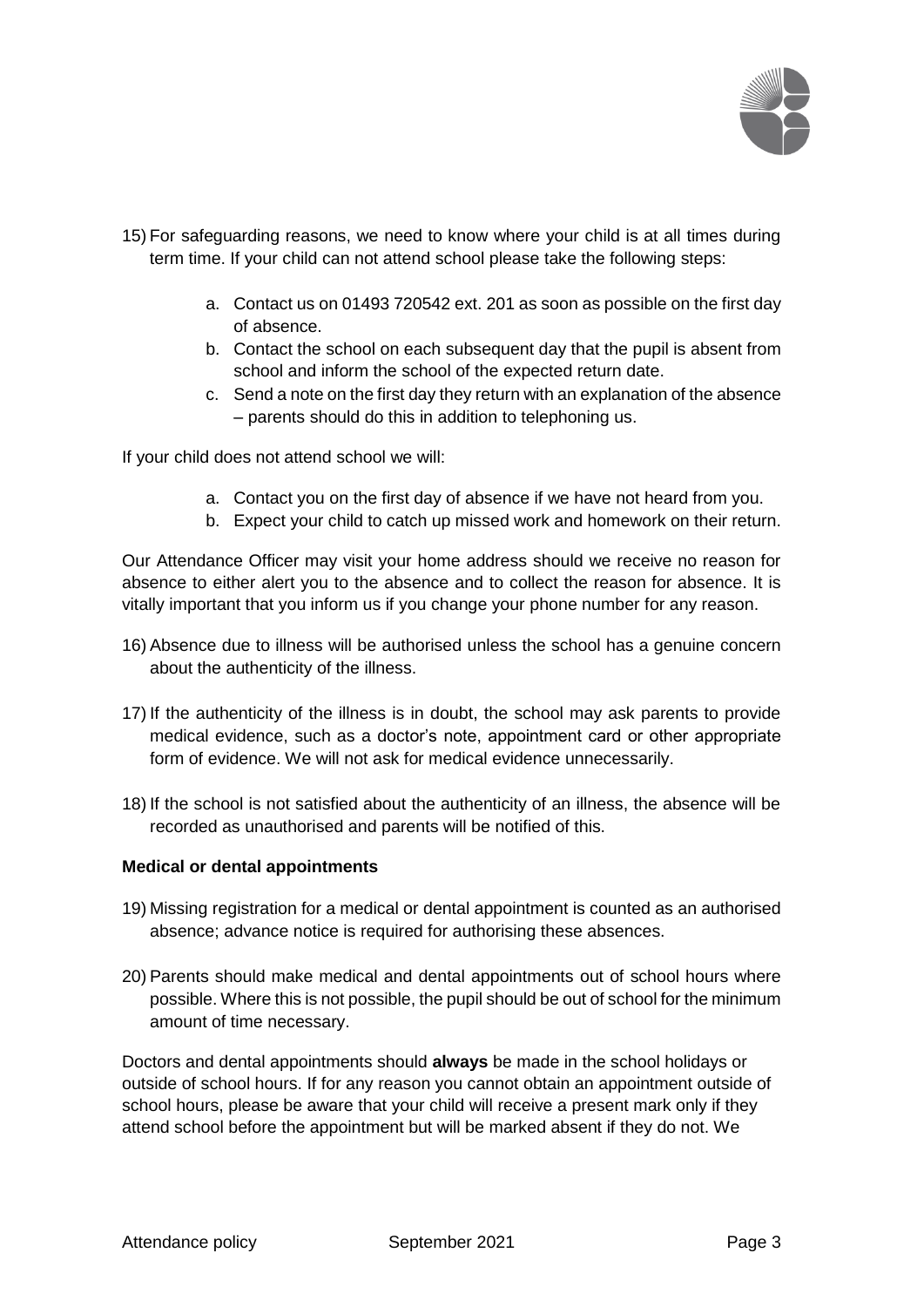

would not expect appointments to last more than 1 hour. Pupils should attend before and after all appointments.

## **COVID-19 Related Absence**

- 21) In July 2021 the Department for Education amended regulations to enable schools, in the 2021-2022 academic year, to continue to record where a pupil does not attend in circumstance relating to COVID-19states that all children are expected to be back in fulltime education from 1<sup>st</sup> September 2020.
- 22) This category must be used to record sessions that take place in the 2021 to 2022 academic year where a pupil does not attend because their travel to, or attendance at, school would be:
	- contrary to guidance relating to the incidence or transmission of COVID-19 from Public Health England (PHE), or its successor UK Health Security Agency (UKHSA), and/or the Department of Health and Social Care (DHSC)
	- prohibited by any legislation (or instruments such as statutory directions) relating to the incidence or transmission of COVID-19

This category must only be used to record where a pupil is not attending for the reasons set out above. It should not be used to record any other type of non-attendance or absence - for example, where a parent or pupil is anxious about attending school because of COVID-19.

The schools COVID-19 [operational](https://www.gov.uk/government/publications/actions-for-schools-during-the-coronavirus-outbreak/schools-covid-19-operational-guidance) guidance sets out when pupils should self-isolate and when they ought to be tested in the 2021 to 2022 academic year.

Pupils who have symptoms of COVID-19, or have had a positive lateral flow device (LFD) test, should self-isolate and get a confirmatory polymerase chain reaction (PCR) test.

If a pupil tests negative and if they feel well, they can stop self-isolating and return to school. If the pupil remains unwell following the test (such as with a different illness), then they should be recorded as code I (illness). Code X should only be used up until the time of the negative test result. Schools should not retrospectively change the attendance register due to a negative test result.

If a pupil tests positive, they should continue to self-isolate in line with public health guidance. Code X should be used for the period of self-isolation until the test. After the pupil tests positive, they should be recorded as code I (illness) until they are able to return to school.

Pupils who are a close contact of someone who has tested positive for COVID-19 do not need to self-isolate. They should instead get a PCR test, and should only self-isolate if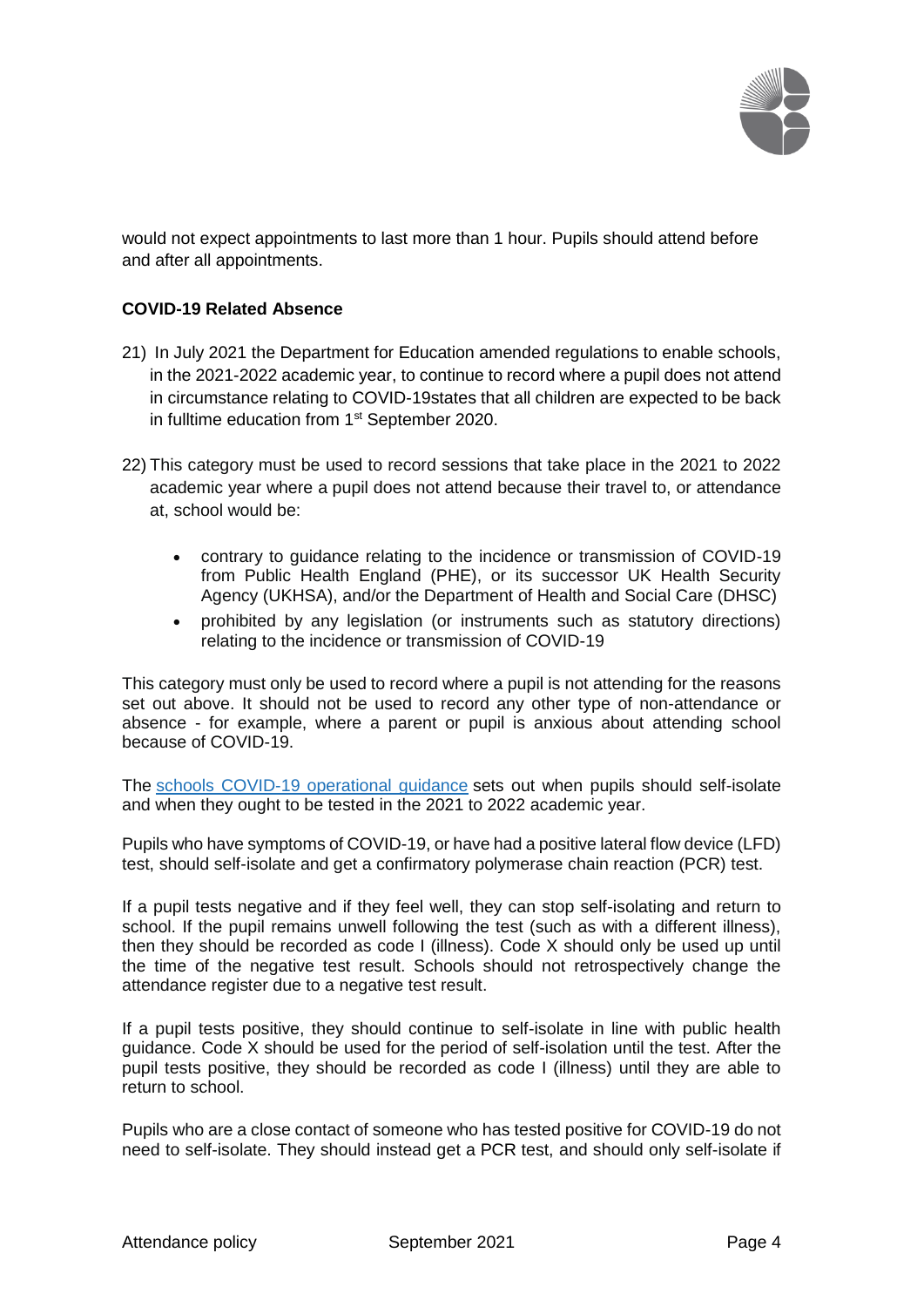

they test positive. If they do test positive, they should be recorded as code I (illness) until they are able to return to school.

As usual, parents should plan their holidays within school breaks and avoid seeking permission to take their children out of school during term time. Families should also consider that their child may need to self-isolate following trips overseas that require a period of quarantine. If a pupil is required to be in quarantine on arrival in, or return to, the UK, the school should use code X in the register.

Clinically extremely vulnerable people are no longer advised to shield. All clinically extremely vulnerable pupils should attend their education setting unless they are one of the very small number of children and young people under paediatric or other specialist care who have been advised by their clinician or other specialist not to attend.

If shielding is advised nationally or in a local area again, by DHSC, PHE or UKHSA, then pupils who are clinically extremely vulnerable may be advised not to attend school. Nonattendance in accordance with guidance from DHSC, PHE or UKHSA should be recorded as code X.

In line with public health advice, pupils with symptoms must self-isolate and schools should strongly encourage pupils to take a PCR test. Where the pupil is unable to take a PCR test, the school should record the pupil as code X in the register.

Schools should follow up with families if they are not satisfied with the reason as to why the pupil is not in school. Schools can request supporting evidence from the family. Where the school is not satisfied with the reason given for absence, they may record this using one of the unauthorised absence codes, in line with the school [attendance:](https://www.gov.uk/government/publications/school-attendance) [guidance](https://www.gov.uk/government/publications/school-attendance) for schools.

#### **Lateness and punctuality**

- 23) A pupil who arrives late but before the register has closed will be marked as late, using the appropriate code.
- 24) A pupil who arrives after the register has closed will be marked as absent, using the appropriate code.
- 25) Pupils who are late to school must:
	- a. Enter via the main gate.
	- b. Sign in at reception and collect a late slip (to ensure staff know what time the student signed in) and pupil will be placed in Community Reflection at lunch time.
	- c. Complete the form and hand to Community Reflection.
	- d. Discuss the late form with the Head of Year is required.
	- e. Pupils who are late twice in a 7-day period will be placed in central detention after school – Attendance Officer/Head of Year will call home to discuss with parents.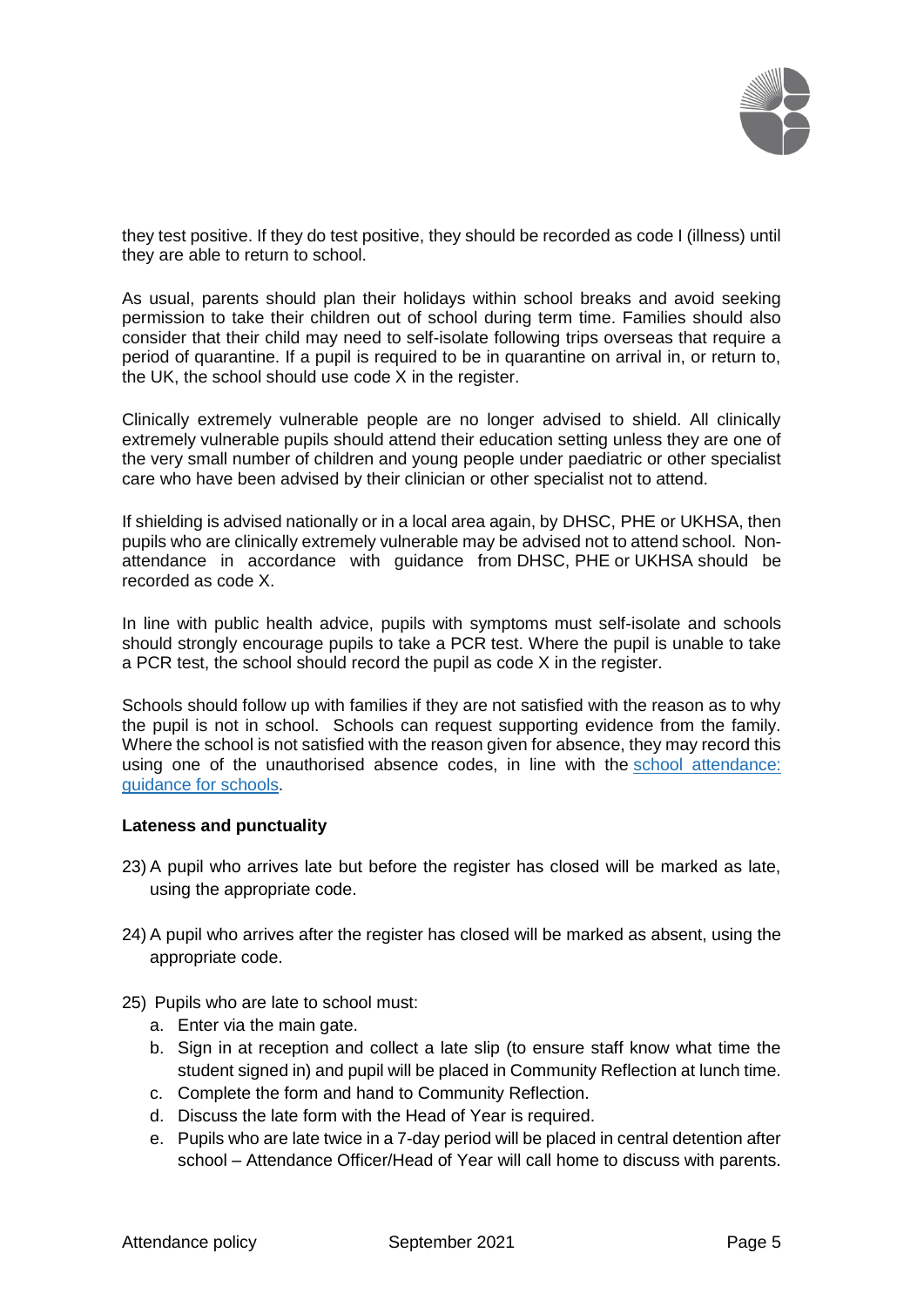

f. Ongoing issues with punctuality will result in Reflection.

#### **Following up absence**

26) The school will follow up any absences to ascertain the reason, ensure proper safeguarding action is taken where necessary, identify whether the absence is approved or not and identify the correct attendance code to use.

#### **Reporting to parents**

27) Parents will receive a written report on their child's attendance at the end of each academic year as part of the annual report.

#### **Authorised and unauthorised absence**

- 28) Principals/Headteachers may not grant any leave of absence to pupils during term time unless they consider there to be 'exceptional circumstances'.
- 29) The school considers each application for term-time absence individually, taking into account the specific facts, circumstances and relevant context behind the request. A leave of absence is granted entirely at the Principal's/Headteacher's discretion.
- 30) Valid reasons for **authorised absence** include:
	- Illness and medical/dental appointments as explained in paragraphs 13-20
	- Religious observance where the day is exclusively set apart for religious observance by the religious body to which the pupil's parents belong. necessary, the school will seek advice from the parents' religious body to confirm whether the day is set apart
	- Traveller pupils travelling for occupational purposes this covers Roma, English and Welsh Gypsies, Irish and Scottish Travellers, Showmen (fairground people) and Circus people, Bargees (occupational boat dwellers) and New Travellers. Absence may be authorised only when a Traveller family is known to be travelling for occupational purposes and has agreed this with the school but it is not known whether the pupil is attending educational provision
- 31) The Principal/Headteacher will **not authorise absence** for any of the following reasons:
	- Term-time holidays
	- Study leave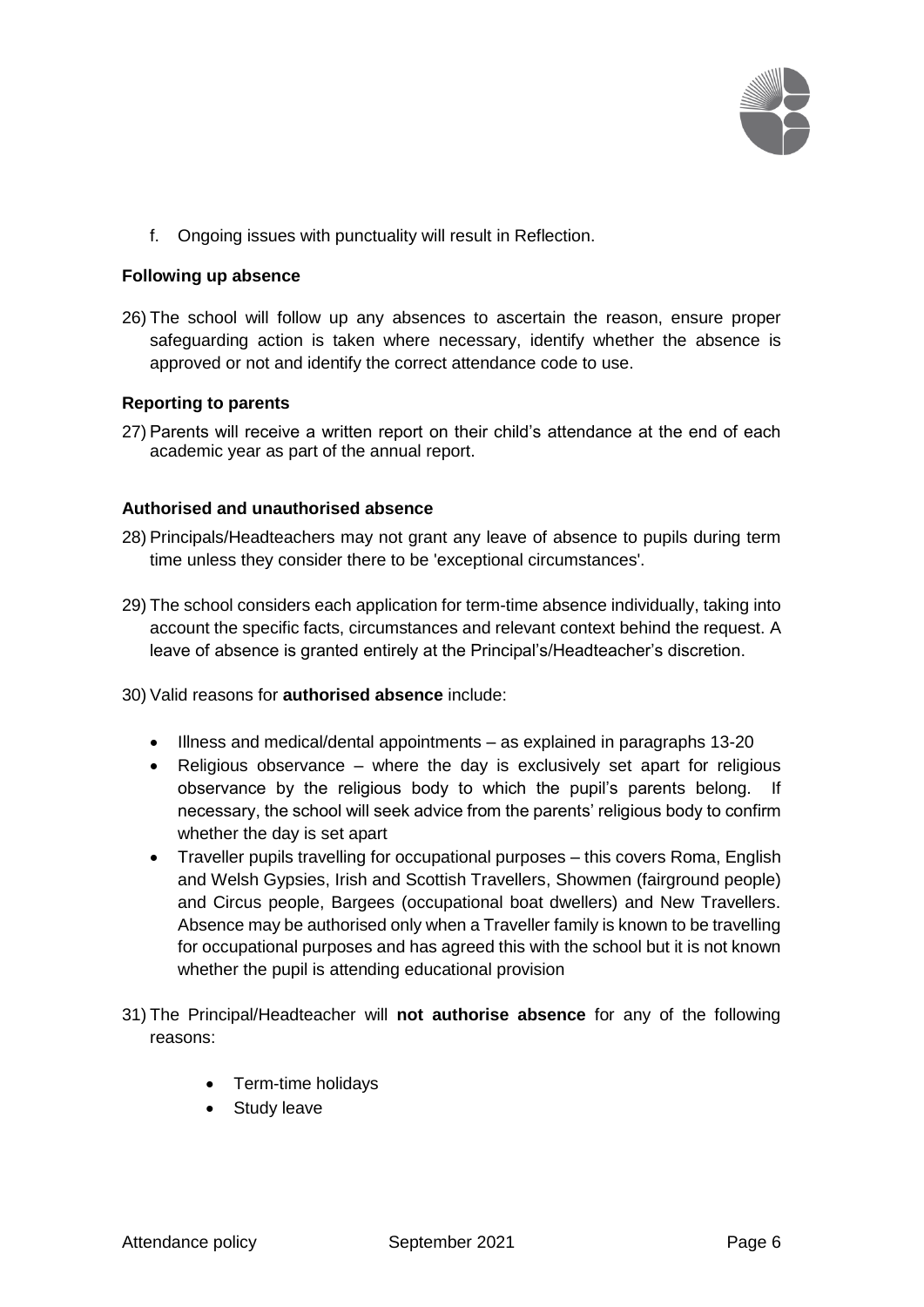

## **Legal sanctions**

- 32) Schools can fine parents for the unauthorised absence of their child from school, where the child is of compulsory school age.
- 33) If issued with a penalty notice, parents must pay £60 within 21 days or £120 within 28 days. The payment must be made directly to the local authority.
- 34) The decision on whether or not to issue a penalty notice ultimately rests with the Principal/Headteacher, following the local authority's code of conduct for issuing penalty notices. This may take into account:
	- A number of unauthorised absences occurring within a rolling academic year
	- One-off instances of irregular attendance, such as holidays taken in term time without permission
	- Where an excluded pupil is found in a public place during school hours without a justifiable reason
- 35) If the payment has not been made after 28 days, the local authority can decide whether to prosecute the parent or withdraw the notice.

## **Strategies for promoting attendance**

- 36) The school aims to promote good attendance and works with parents and pupils to achieve this aim. Specific strategies may include:
	- Fortnightly attendance reviews during form time
	- Attendance reward post cards and prizes each half term
	- Rewards for form groups with the highest percentage of attendance
	- Reward trips and visits

## **Attendance monitoring**

37) The attendance officer monitors pupil absence on a daily basis.

- 38) If a pupil's absence goes above five days in an academic year, shows patterns of absence which are unusual or includes unauthorised absences we will contact the parents to discuss the reasons for this.
- 39) If a pupil's attendance gives cause for concern, the school will prepare and implement an attendance support plan. The pupil and their parents will be invited to a meeting in school to contribute to this plan and to periodic review meetings.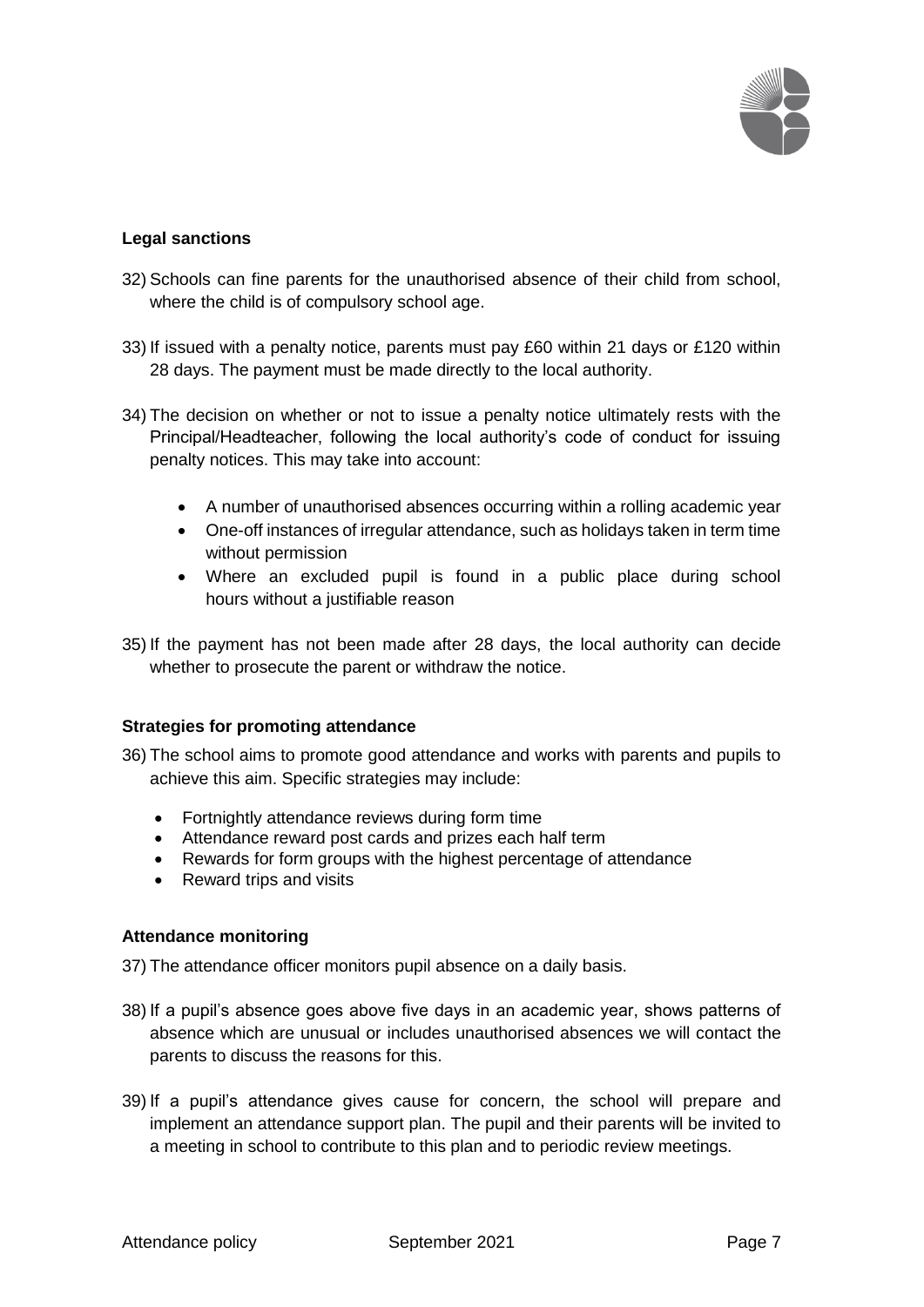

- 40) If school strategies are insufficiently successful in improving attendance, we will involve an education welfare officer.
- 41) The persistent absence threshold is 10%. If a pupil's individual overall absence rate is greater than or equal to 10%, the pupil will be classified as a persistent absentee.
- 42) Pupil-level absence data is collected each term and published at national and local authority level through the DfE's school absence national statistics releases. The underlying school-level absence data is published alongside the national statistics. We compare our attendance data to the national average, and share this with the Creative Education Trust Board of Directors.
- 43) The school tracks the attendance of individual pupils to identify whether or not there are particular groups of children whose absences may be a cause for concern. It uses this information to identify any children who may be in need of intervention and support. Patterns of attendance and the impact of strategies to improve attendance are monitored by the Academy Improvement Board.

## **Roles and responsibilities**

44) The Creative Education Trust Board and Academy Improvement Board

- a) The Creative Education Trust Board is responsible for monitoring attendance figures for the whole school on at least a termly basis. It does this through routine reporting to the Academy Improvement Board. It holds the Principal/Headteacher to account for the implementation of this policy in the same way.
- 45) The Principal/Headteacher:
	- a) is responsible for ensuring this policy is implemented consistently across the school, and for monitoring school-level absence data and reporting it to the Academy Improvement Board.
	- b) supports other staff in monitoring the attendance of individual pupils
	- c) issues fixed-penalty notices, where necessary.
- 46) The attendance officer:
	- a) monitors attendance data at the school and individual pupil level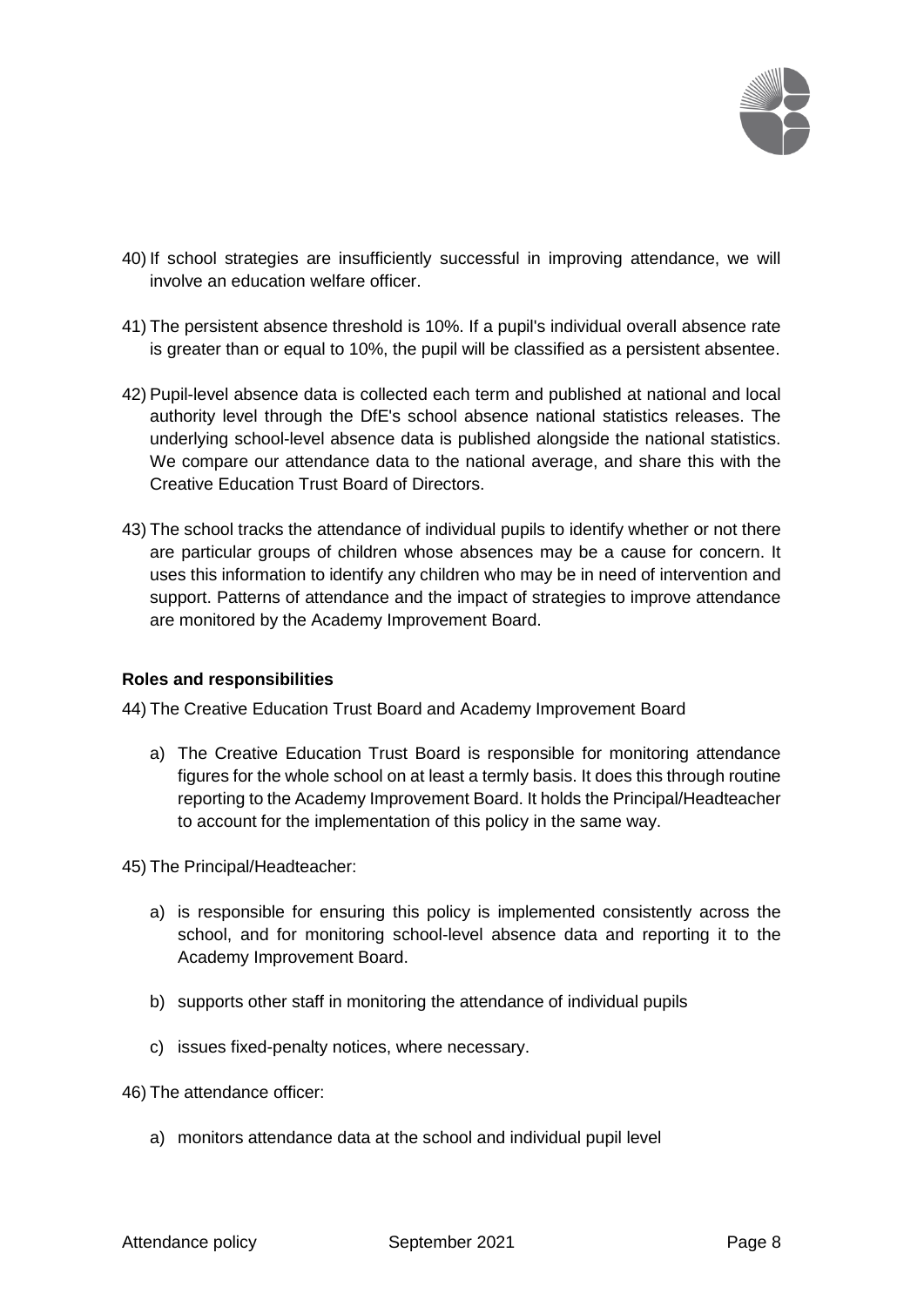

- b) reports concerns about attendance to the Principal/Headteacher
- c) works with education welfare officers to tackle persistent absence
- d) arranges calls and meetings with parents to discuss attendance issues
- e) advises the Principal/Headteacher when to issue fixed-penalty notices.
- 47) Form tutors and class teachers are responsible for recording attendance in a timely manner and for each session/lesson as determined by academy leaders. This must be undertaken using the correct codes, and submitting this information on Go 4 Schools which uploads to SIMS.
- 48) The Attendance and Data Administrator takes calls from parents about absence and records it on the school system.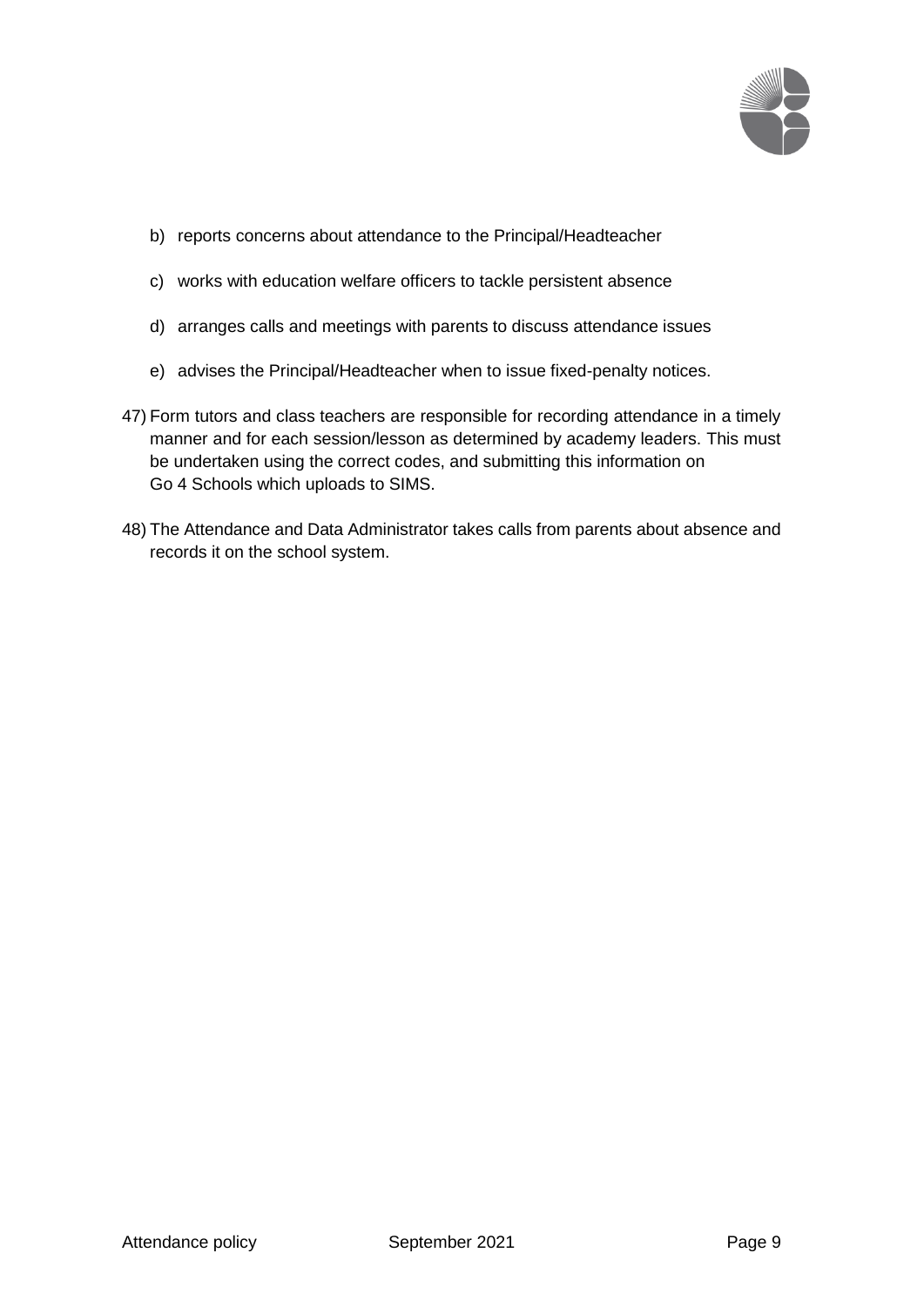

## **Appendix 1: attendance codes**

The following codes are taken from the DfE's guidance on school attendance updated July 2019.

| Code        | <b>Definition</b>             | <b>Scenario</b>                                                                                   |
|-------------|-------------------------------|---------------------------------------------------------------------------------------------------|
| I           | Present (am)                  | Pupil is present at morning registration                                                          |
| A           | Present (pm)                  | Pupil<br>afternoon<br>is<br>present<br>at<br>registration                                         |
| L           | Late arrival                  | Pupil arrives late before register has<br>closed                                                  |
| В           | Off-site educational activity | Pupil is at a supervised off-site<br>educational activity approved by the<br>school               |
| D           | Dual registered               | Pupil is attending a session at another<br>setting where they are also registered                 |
| J           | Interview                     | Pupil<br>has<br>interview with<br>an<br>a<br>prospective<br>employer/educational<br>establishment |
| P           | Sporting activity             | Pupil is participating in a supervised<br>sporting activity approved by the<br>school             |
| $\mathbf v$ | Educational trip or visit     | Pupil is on an educational visit/trip<br>organised, or approved, by the school                    |
| W           | Work experience               | Pupil<br>is<br>on a work<br>experience<br>placement                                               |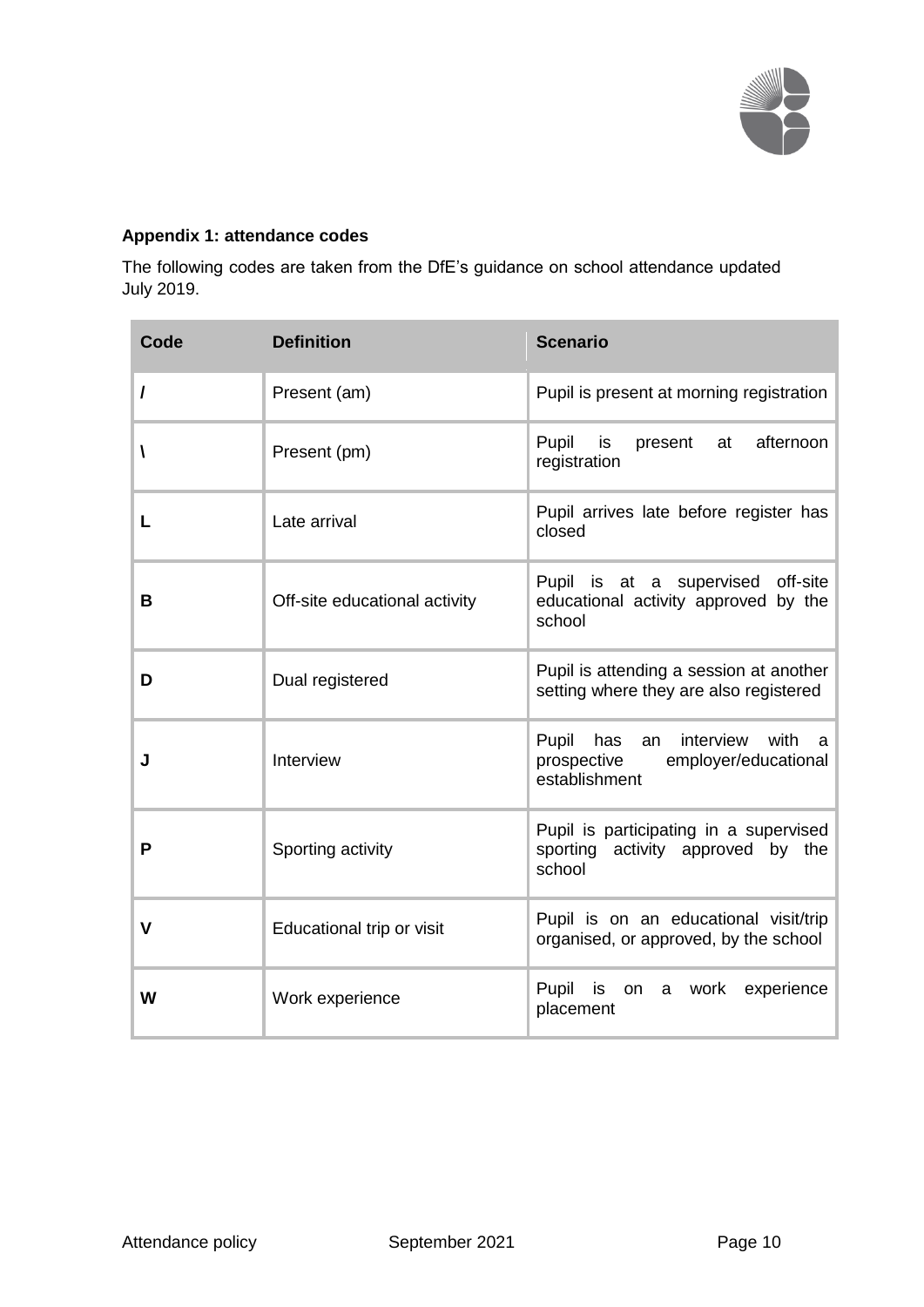

| Code                        | <b>Definition</b>                    | <b>Scenario</b>                                                                           |  |  |
|-----------------------------|--------------------------------------|-------------------------------------------------------------------------------------------|--|--|
| <b>Authorised absence</b>   |                                      |                                                                                           |  |  |
| C                           | Authorised leave of absence          | Pupil has been granted a leave of<br>absence<br>due<br>exceptional<br>to<br>circumstances |  |  |
| Е                           | Excluded                             | Pupil has been excluded but no<br>alternative provision has been made                     |  |  |
| Н                           | Authorised holiday                   | Pupil has been allowed to go on<br>holiday due<br>to<br>exceptional<br>circumstances      |  |  |
| ı                           | <b>Illness</b>                       | School has been notified that a pupil<br>will be absent due to illness                    |  |  |
| 102                         | <b>Illness</b>                       | Illness confirmed case of coronavirus<br>$(COVID-19)$                                     |  |  |
| M                           | Medical/dental appointment           | Pupil is at a medical or dental<br>appointment                                            |  |  |
| R                           | Religious observance                 | Pupil is taking part in a day of religious<br>observance                                  |  |  |
| S                           | Study leave                          | Year 11 pupil is on study leave during<br>their public examinations                       |  |  |
| т                           | Gypsy, Roma and Traveller<br>absence | Pupil from a Traveller community is<br>travelling, as agreed with the school              |  |  |
| <b>Unauthorised absence</b> |                                      |                                                                                           |  |  |
| G                           | Unauthorised holiday                 | Pupil is on a holiday that was not<br>approved by the school                              |  |  |
| N                           | Reason not provided                  | Pupil is absent for an unknown reason<br>(this code should be amended when                |  |  |